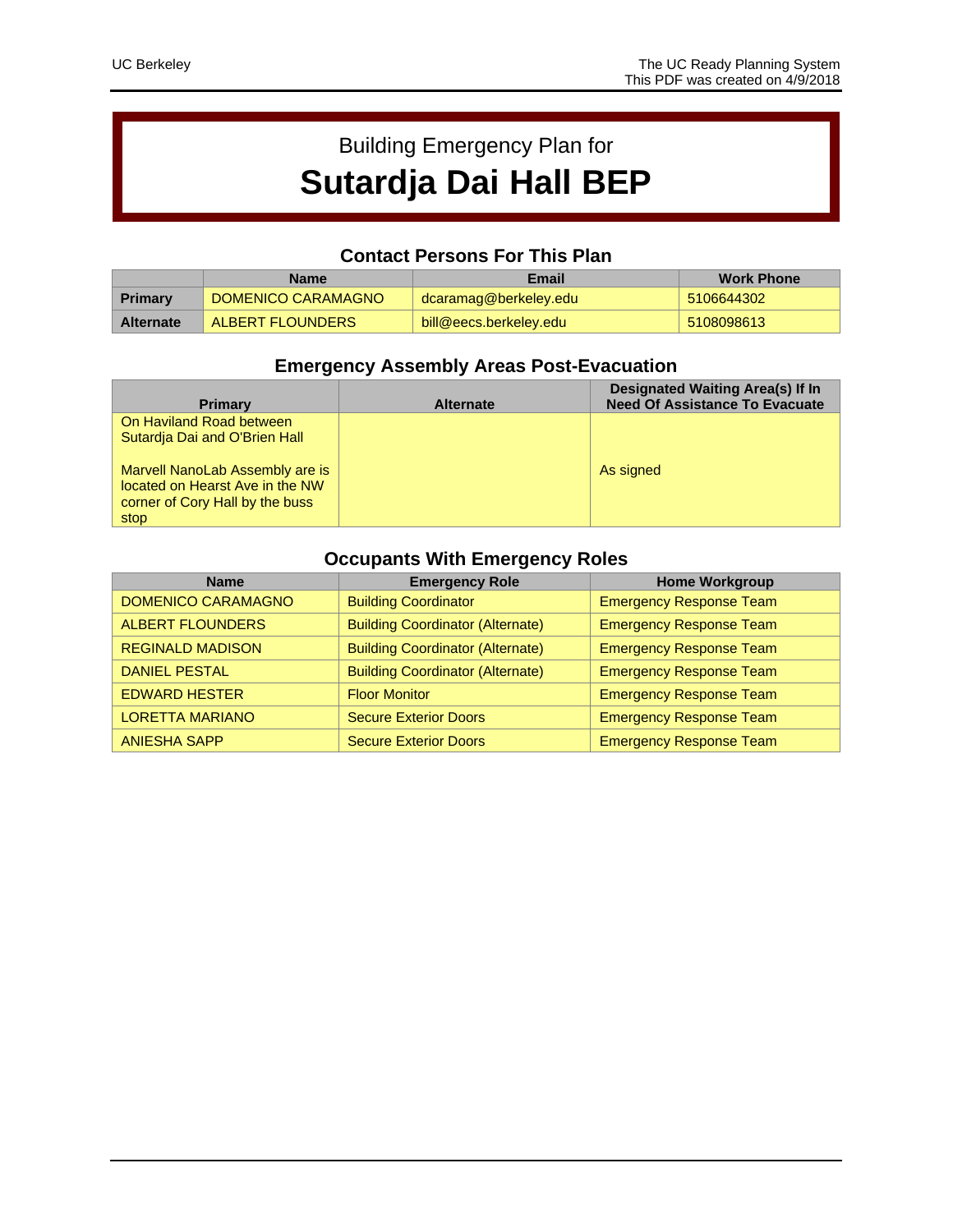# **TABLE OF CONTENTS**

| Е. |  |
|----|--|
|    |  |
|    |  |
|    |  |
|    |  |
|    |  |
|    |  |
|    |  |
|    |  |
|    |  |
|    |  |
|    |  |
|    |  |
|    |  |
|    |  |
|    |  |
|    |  |

| <b>Plan Status</b>               |                             |  |  |
|----------------------------------|-----------------------------|--|--|
| <b>Current Plan Status</b>       | <b>Plan Review Past Due</b> |  |  |
| Date This Status Became Current  | Mar 31, 2018                |  |  |
| <b>Next Annual Review Due By</b> | Mar 30, 2018                |  |  |

\_\_\_\_\_\_\_\_\_\_\_\_\_\_\_\_\_\_\_\_\_\_\_\_\_\_\_\_\_\_\_\_\_\_\_\_\_\_\_\_\_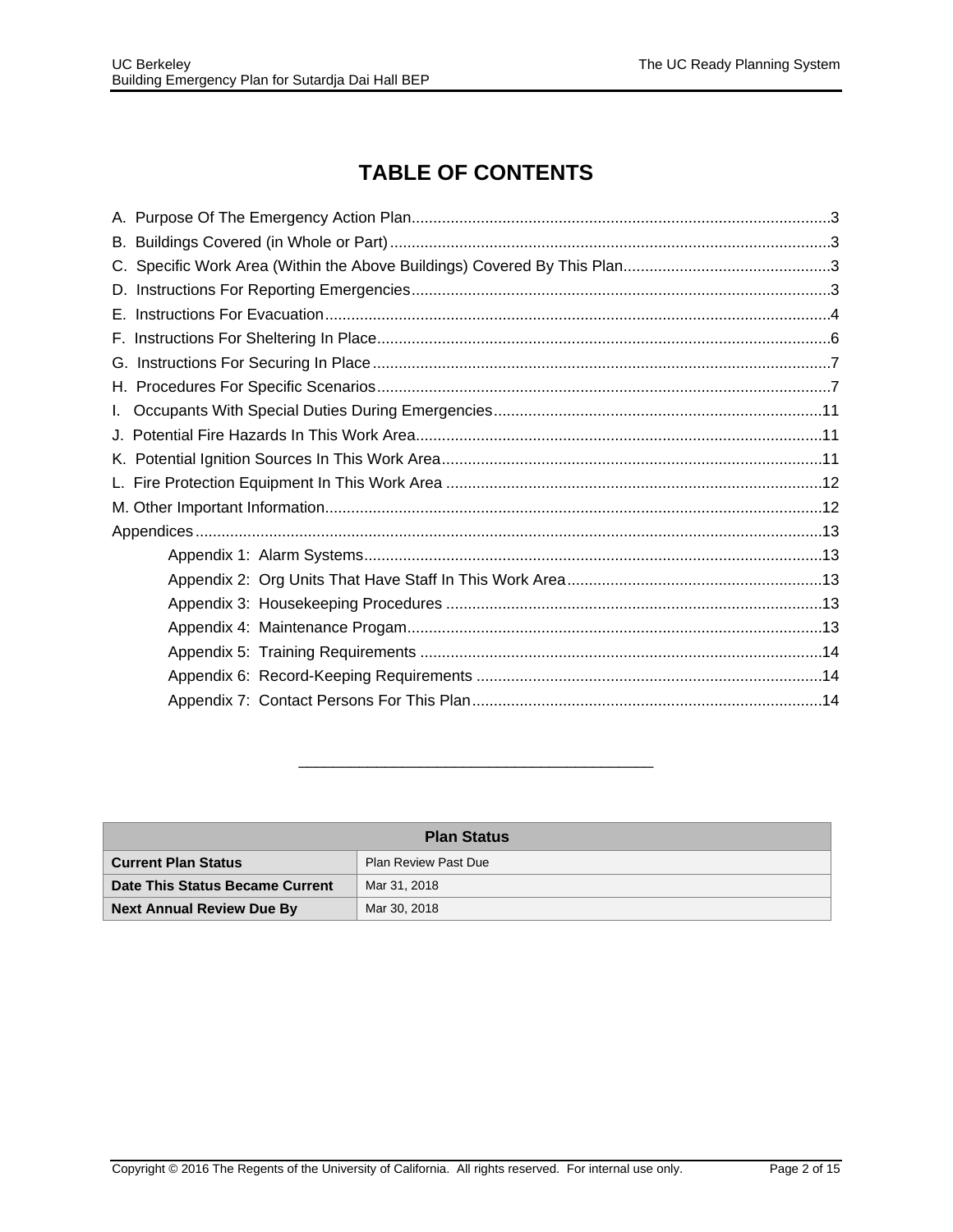#### <span id="page-2-0"></span>**A. Purpose Of The Emergency Action Plan**

A Building Emergency Plan (BEP) is required for each occupied UC Berkeley building. The plan is considered part of every building's basic health and safety responsibility. BEP's contain information for a variety of emergency situations, including medical emergencies, power outages, hazardous material spills, fires, bomb threats, civil disturbances, and earthquakes.

It is important for staff to read and understand their work site(s)'s BEP before an emergency occurs. Managers should share safety information with faculty, staff, and students, brief all new personnel as they join the department, and keep copies of the BEP in accessible locations. The BEP must be made available to all occupants upon request. Building Coordinators (BC) are responsible for the annual BEP review and update.

<span id="page-2-1"></span>

| <b>Building Name</b> | <b>Address</b><br>Line 1 | <b>Address</b><br>Line 2 | <b>Building</b><br>Coordinator<br>(or Equiv) | <b>Alternate Bidg</b><br>Coordinator<br>(or Equiv) | <b>Comment</b> |
|----------------------|--------------------------|--------------------------|----------------------------------------------|----------------------------------------------------|----------------|
| SUTARDJA DAI         | 2594 Hearst              | Berkeley, CA,            | <b>DOMENICO</b>                              | ALBERT                                             |                |
| <b>HALL</b>          | Avenue                   | 94720                    | CARAMAGNO                                    | <b>FLOUNDERS</b>                                   |                |

<span id="page-2-2"></span>

| C. Specific Work Area (Within the Above Buildings) Covered By This Plan |                    |  |  |
|-------------------------------------------------------------------------|--------------------|--|--|
| <b>Work Area Covered By</b><br><b>This Plan</b>                         | Sutardja Dai Hall  |  |  |
| <b>Additional Description of</b><br><b>Work Area</b>                    |                    |  |  |
| <b>Location Tag</b>                                                     | Core Campus        |  |  |
| <b>Other Location Tag</b>                                               | EMA 1 - North Gate |  |  |
| <b>Animal Facilities In This</b><br><b>Work Area?</b>                   | <b>No</b>          |  |  |
| <b>Animal Facilities</b><br><b>Location/Details</b>                     |                    |  |  |

#### **D. Instructions For Reporting Emergencies**

Employees shall report any fire or other emergency situation to the UC Berkeley Police Department (UCPD) by dialing **911** on any campus phone or **510-642-3333** via cell.

#### **Important Phone Numbers**

The following phone numbers can be posted in the work place for easy reference.

Campus telephone numbers for **life-threatening emergencies** From Landlines: 911 Via Cell: (510) 642-3333

#### Telephone number for **non-life threatening emergencies**

| UCPD (non-emergency line): | (510) 642-6760   |
|----------------------------|------------------|
| EH&S.                      | (510) 642-3073   |
| <b>Facilities Services</b> | (510) 642-1032   |
| <b>Custodial Services</b>  | $(510)$ 642-6515 |

#### **Where to Get Information During a Large-Scale Emergency:**

• Campus Nixle messages via email and text (sign-up

warnme.berkeley.edu)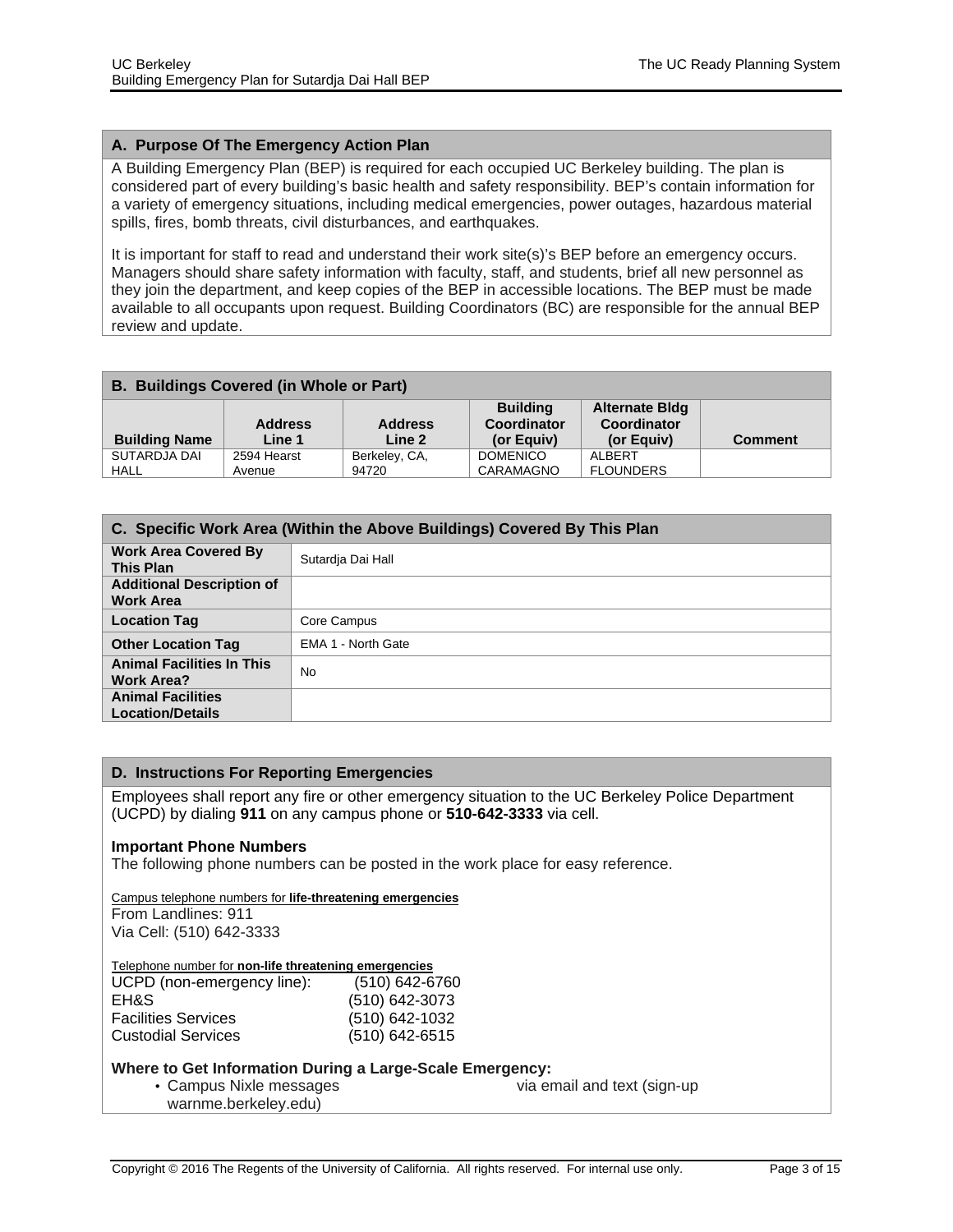#### <span id="page-3-0"></span>**D. Instructions For Reporting Emergencies**

- Campus emergency information line 1-800-705-9998
- Campus website or emergency web site berkeley.edu or emergency.berkeley.edu
- Campus radio station KALX 90.7 FM
- 
- City of Berkeley emergency radio station 1610 AM
- Campus managed Social Media **@UCBerkeley.edu or** facebook.com/UCBerkeley

# • Local Radio Stations **KCBS 740 AM, KGO 810 AM**

#### **E. Instructions For Evacuation**

State law requires occupants to evacuate to a safe location when the fire alarm sounds, or when ordered to do so by emergency response personnel or a campus issued message. Occupants should be familiar with two evacuation routes from their work site location.

#### **When Evacuating:**

- If safe, gather personal belongings and go bag.
- Stay calm; walk, don't run
- Never use elevators
- Proceed to the designated EAA and report to your department's roll taker.
- Wait for any instructions from emergency responders or the Building Coordinator.
- Do not re-enter until allowed by emergency personnel.

#### **Emergency Assembly Area**

The Emergency Assembly Area (EAA) for a campus building is noted on the Emergency Procedures signs posted by exits and stairways. EAAs are open areas located a safe distance from a building. EAAs should not be confused with Designated Waiting Areas (DWA), which are located within buildings for those who need assistance evacuating.

During a large-scale evacuation, your building's EAA may not be available; follow directions of emergency personnel to a safe alternate location.

#### **SPECIFIC ROLES**

#### **Building Coordinator (BC)**

Key Responsibilities

- Gather information to report to Emergency Management Area (EMA) and Emergency Operations Center (EOC)
- Status of occupants
- Hazards
- Status of utilities
- Communicate information from EMA/EOC to building occupants
- Prevent re-entry until structural assessment

#### Tasks During Evacuation

- Prevent re-entry
- Place white signs (closed pending inspection) on doors
- Lock doors if safe and possible
- Evaluate overall status
- Coordinate with first responders
- Gather information from Roll Takers & Floor Wardens
- Report requested information to EMA
- Share information from EMA/EOC with building occupants

#### **Alternate Building Coordinator**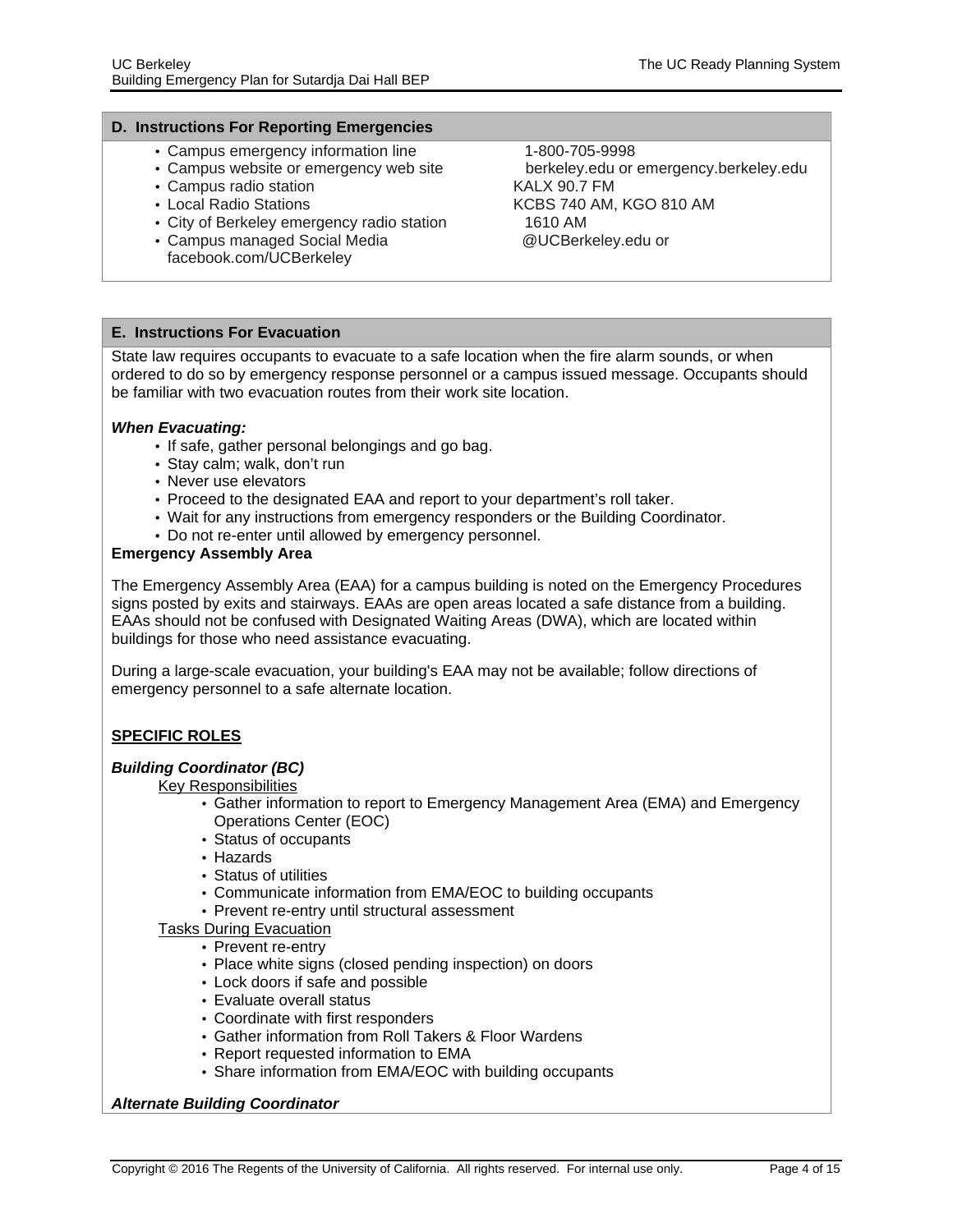#### **E. Instructions For Evacuation**

#### Key Responsibilities

- Act as primary BC in BC's absence
- Assist BC during building evacuation

Tasks During Evacuation

- Help compile information
- Assist with radio communication

#### **Floor Warden**

Key Responsibilities

- Encourage occupants to evacuate
- Visually evaluate assigned area
- Provide reasonable assurance that occupants have left the building
- Tasks During Evacuation
	- Walk assigned area
	- Vocally encourage evacuation
	- Visually evaluate assigned area
	- Direct people to calmly proceed to exits
	- Open doors & loudly encourage evacuation
	- Provide reasonable assistance only if requested
	- Usher building occupants to Emergency Assembly Area (EAA)
	- Report information to BC in EAA
	- Assist BC as requested

#### **Roll Taker**

#### Key Responsibilities

- Account for all staff in EAA
- Communicate occupant status to BC

Tasks During Evacuation

- Conduct roll call in EAA
- Identify any unaccounted for occupants
- Ask managers for assistance in locating missing staff (call/text/check calendar).
- Coordinate with Floor Wardens
- Report total numbers to BC
- Assist BC as requested

#### **Disability Evacuation Procedures**

During an emergency evacuation, individuals with mobility impairments should relocate to the Designated Waiting Area (DWA). DWA locations are shown on building evacuation floor plans posted near building elevators and most stairwells.

Persons who cannot self-evacuate should follow the instructions on the DWA signage located at each DWA. The signage includes rescue information to report to first responders.

If a DWA cannot be reached, individuals with mobility impairments should find a room with an exterior window and call 911.

An emergency evacuation chair to assist in carrying a person with mobility impairment up or down stairs is available in most buildings if multiple floors lack ground level access. They are stored in marked cabinets. Persons with mobility impairments may request a universal key to the cabinets. If a cabinet key is not available during emergency evacuation, the lock on the cabinet may be broken to access the evacuation chair inside.

Instructions on how to use the emergency evacuation chair are posted on the inside of the cabinet door. Only in life threatening situation should occupants carry in an individual in an evacuation chair. At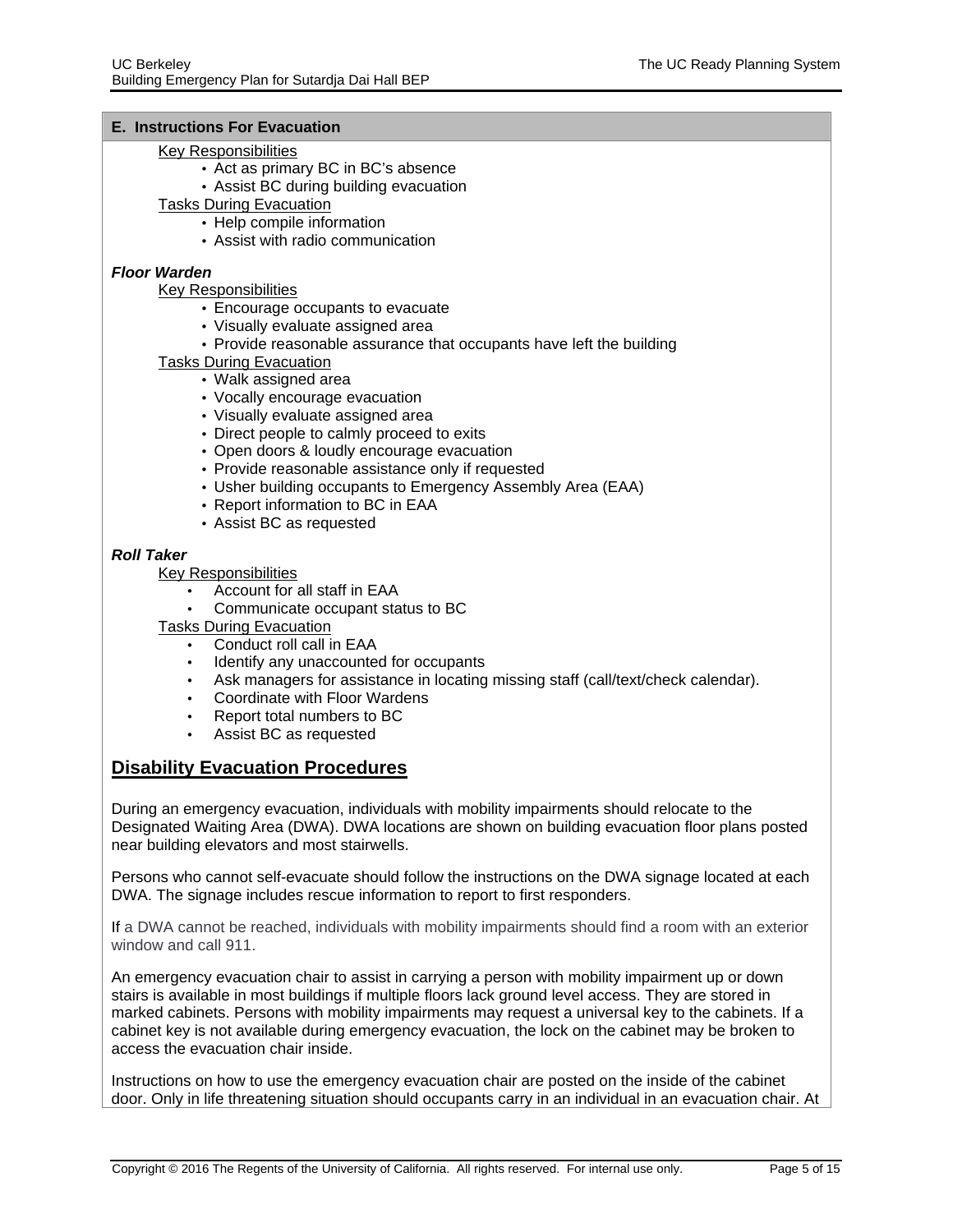#### <span id="page-5-0"></span>**E. Instructions For Evacuation**

all other times only trained emergency responders should carry someone.

Photographs demonstrating evacuation chair use, as well as a demonstration video, are available online at HTTP://ACCESS-GUIDE.BERKELEY.EDU/SAFETY-GUIDE/.

**Step 1:** Open folded chair (like opening a folded lawn chair).

**Step 2:** Make sure that latches at the rear of the chair are secure.

**Step 3:** Secure passenger in chair with seat belt.

**Step 4:** If person with disability cannot control movement of limbs (e.g., arms, legs,) then use straps to secure limbs to chair before moving person.

**Step 5:** When a person is being carried either up or down stairs, make sure the person being carried is always facing up (not down) the stairs.

**Step 6:** Once on the final level surface, set chair down and push chair out of building in a posture similar to pushing a wheelbarrow (the legs of the evacuation chair have wheels).

Before assisting an individual with disabilities, ask if and how best to assist.

| <b>Evacuation Route</b>           | <b>Primary: 2nd Floor West Exit or 3rd floor Norh Exit</b>                                              |
|-----------------------------------|---------------------------------------------------------------------------------------------------------|
|                                   | Secondary:                                                                                              |
|                                   | <b>Primary:</b> On Haviland Road between Sutardia Dai and O'Brien Hall                                  |
| <b>Emergency Assembly Area</b>    | Marvell NanoLab Assembly are is located on Hearst Ave in the NW corner of Cory Hall by<br>the buss stop |
|                                   | Secondary:                                                                                              |
| <b>Designated Waiting Area(s)</b> | As signed                                                                                               |

#### <span id="page-5-1"></span>**F. Instructions For Sheltering In Place**

In some cases, it may be safer to "shelter-in-place" than to evacuate. If a shelter-in-place order is given, building occupants should follow the following procedures:

#### **Choose a room**

- Small, interior room, with no or few windows
- Exterior doors and windows close completely and can be locked
- A hard-wired telephone is ideal

#### **Secure the room**

- Lock all available doors
- Turn off all fans, heating and air conditioning systems.
- Block vents and openings with tape, plastic bags or clothing. Create a barrier between occupants and any hazardous contaminate.
- Don't inhale fumes; cover mouth with mask or cloth

#### **Gather information**

- Listen to KALX 90.7 FM for updates on the situation and the 'all-clear' message
- Listen and watch for air quality reports
- Be prepared to leave at a moment's notice

#### **What to Do When You Hear Campus Warning Sirens**

The campus emergency sirens are used to alert you to shelter indoors. Sirens are tested at noon on the first Wednesday of each month. If the sirens are heard at any other time:

**SHELTER:** Stay or go inside an office, a nearby building, or car.

**SHUT**: Shut doors and windows. Building ventilation systems should be shut off if possible. **LISTEN**: Listen to KALX 90.7 FM, visit Berkeley.edu or call 800-705-9998 for updates.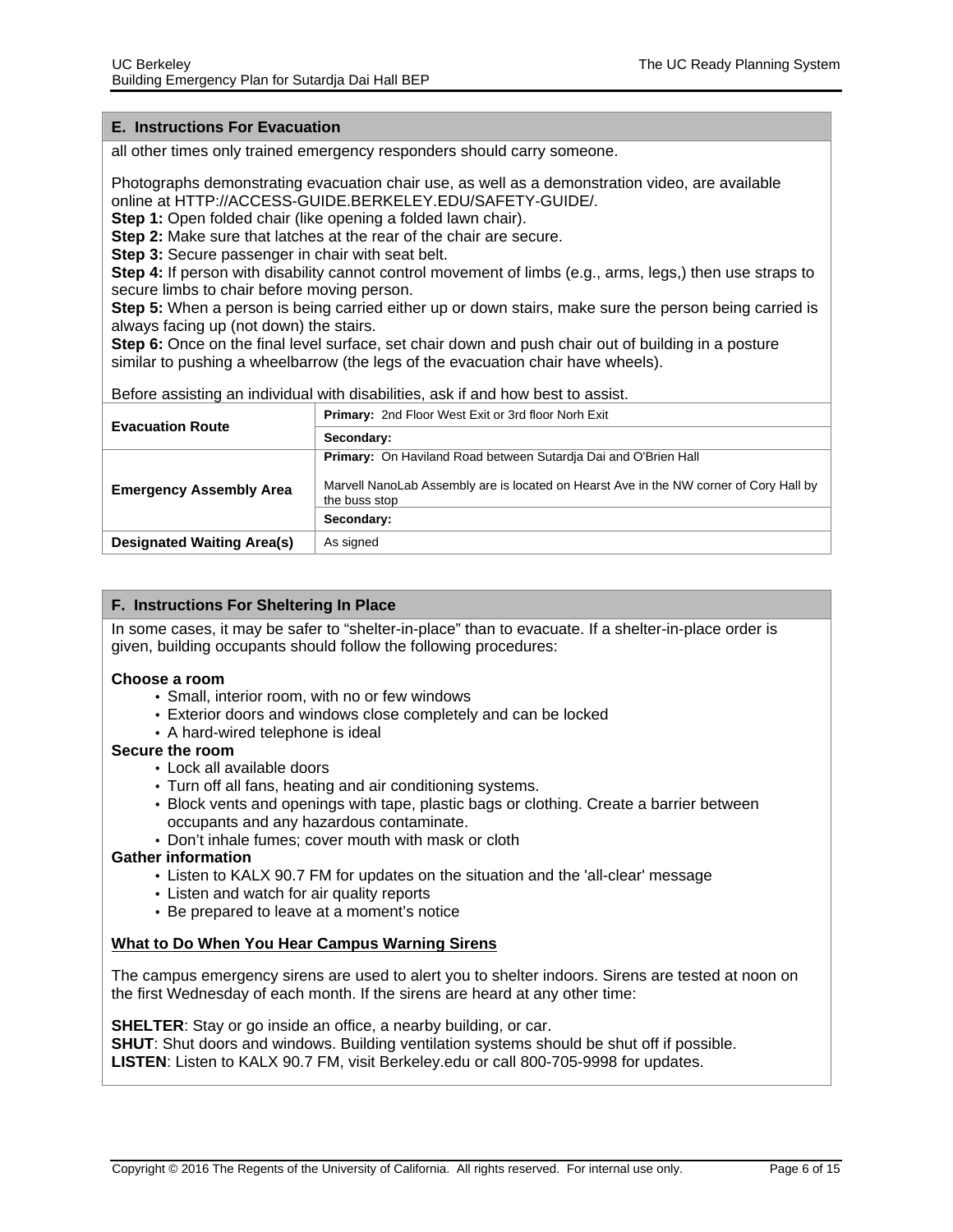#### <span id="page-6-0"></span>**G. Instructions For Securing In Place**

There may be situations when a location should be secured to prevent entry. This will usually be due to the possible presence of a violent intruder. If a secure-in-place or lockdown order is given employees should follow these procedures to ensure their safety.

#### **Choose a room**

- No or few windows
- Exterior doors and windows close completely and can be locked
- A hard-wired telephone is ideal

#### **Secure the room**

- Lock and block doors
- Close window shades, turn off lights
- Stay low and away from doors and windows

#### **Additional Notes**

- Silence cell phones
- Do not congregate in one portion of the room
- Hide under desks or behind furniture
- When first responders arrive, follow instructions and keep hands visible. Avoid yelling and pointing.

Additional information and training on Targeted Violence is available through UCPD.

#### **H. Procedures For Specific Scenarios**

#### **MEDICAL EMERGENCY**

- Contact 911 (510-642-3333 via a cell near campus) for any life threatening injuries.
- If you witness an injury or medical emergency in the workplace, immediately assist the injured if it is safe for you to do so. Call 911 as soon as possible from a safe location.

#### **FIRE**

#### **Building Fire**

A building occupant is required by law to evacuate the building when the fire alarm sounds. Evacuate, then report.

- If you become aware of a fire or hear a fire alarm:
- Use the closest exit or stairway, and, if safe, help family members or [co-workers](http://access-guide.berkeley.edu/getting-there/buildings) in distress
- Never use elevators
- Feel door handles with the back of your hand; if they are warm, find a different exit
- If there are no other exits, use clothing to prevent smoke from entering through the bottom of the door
- Stay low if you see smoke
- If you are properly trained and your exit is safe and clear, use a portable fire extinguisher
- Don't re-enter until allowed by emergency personnel
- If you can't exit the building, call 911 (510-642-3333 via cell near campus) for assistance
- Seek shelter in your building's [Designated](http://access-guide.berkeley.edu/designated-waiting-areas) Waiting Area
- Pull the fire alarm as you exit the building

#### **Wildfire**

If there is a wildfire near campus, be prepared to leave at a moment notice. Monitor air quality updates via Berkeley.edu and KALX 90.7 FM. If sheltering in place, close all doors and windows.

#### **EARTHQUAKE**

#### **During an Earthquake**

The Hayward Fault runs directly under the east side of our campus. Earthquake preparedness is a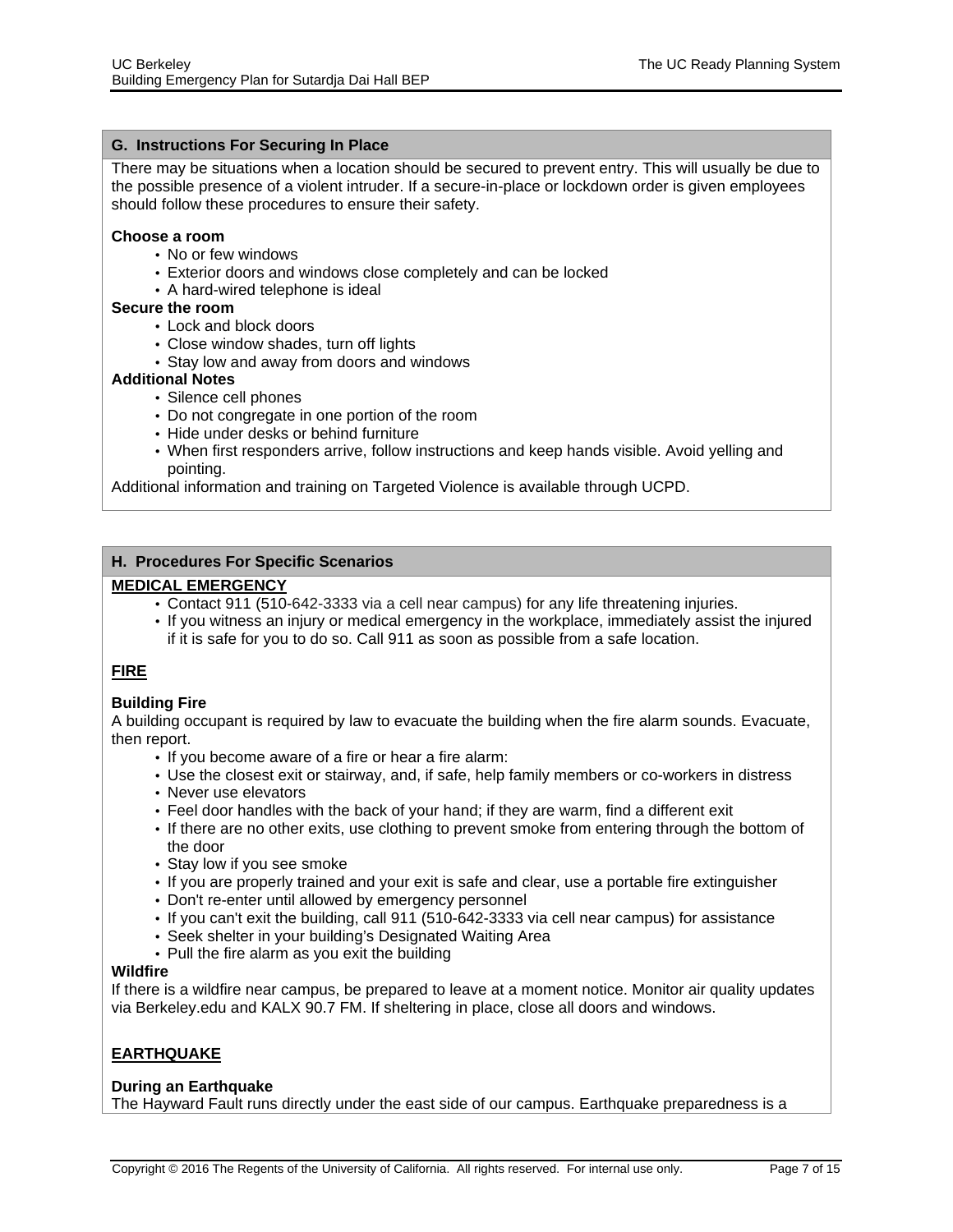necessity of being part of the Cal community.

#### **If You Are Indoors:**

- DROP to the floor immediately
- Take COVER under sturdy furniture, or near an interior wall, and protect your head
- HOLD ON until the shaking stops

#### **If You Are Outdoors:**

- Move away from buildings, power lines, and trees
- DROP, COVER, and HOLD ON
- Use arms to cover head from falling debris
- If driving, pull over in a clear area

#### **Other Tips:**

- Stay away from windows
- Stay away from things that can fall on you
- Don't run outside, or to another location to get under a table
- Don't stand in a doorway (it's not safe for shelter)
- Don't use elevators

#### **After the Earthquake**

- When the shaking stops, exit the building and go to an EAA or open space
- If safe, before evacuating, stabilize any laboratory procedure that could lead to further danger. (Example: turn off Bunsen burners or electrical equipment.)
- Check for injuries
- Account for friends and colleagues
- Avoid tying up phones lines for non life-threatening emergencies
- Visit berkeley.edu, listen to KALX 90.7 FM, or call 800-705-9998 for updates
- Be prepared for aftershocks and falling debris
- Do not re-enter buildings until allowed by emergency personnel
- Stay calm and reassure others

#### **If Trapped Under Debris**

- Signal for help; do not yell because you may inhale dust
- Tap on a metal object, use a whistle or other noise maker to get attention
- Do not light a match due to potential gas leaks; use a cell phone's flashlight if available

#### **DEMONSTRATION**

- Most demonstrations are peaceful. If one is conducted near or in your building, carry on business as usual. Avoid provoking or obstructing demonstrators. Should a disturbance occur, call UCPD for assistance.
- If protestors enter your building, let them. Try to carry on business as usual. If the noise becomes too great, or the crowd too large, close and lock your office doors and/or windows.
- Do not close your buildings unless the UCPD advises you to do so. If it becomes necessary to evacuate, follow instructions and report to the building's EAA for further instructions.

#### **CRIMINAL OR VIOLENT BEHAVIOR**

UC Berkeley is committed to promoting and maintaining a safe environment for its employees. Threatening, intimidating, or violent behavior will not be tolerated in the UC Berkeley workplace.

Assist in making the work place a safe place by being alert to suspicious situations or persons and reporting them to UCPD.

If you are the victim of, are involved in, or a witness to any violation of the law such as assault, robbery, theft, overt sexual behavior, etc. call UCPD as soon as possible.

#### **Recognizing & Reporting Workplace Violence**

• Workplace violence can start as small incidents like negative remarks and inappropriate behavior, but can then escalate to physical or psychological violence.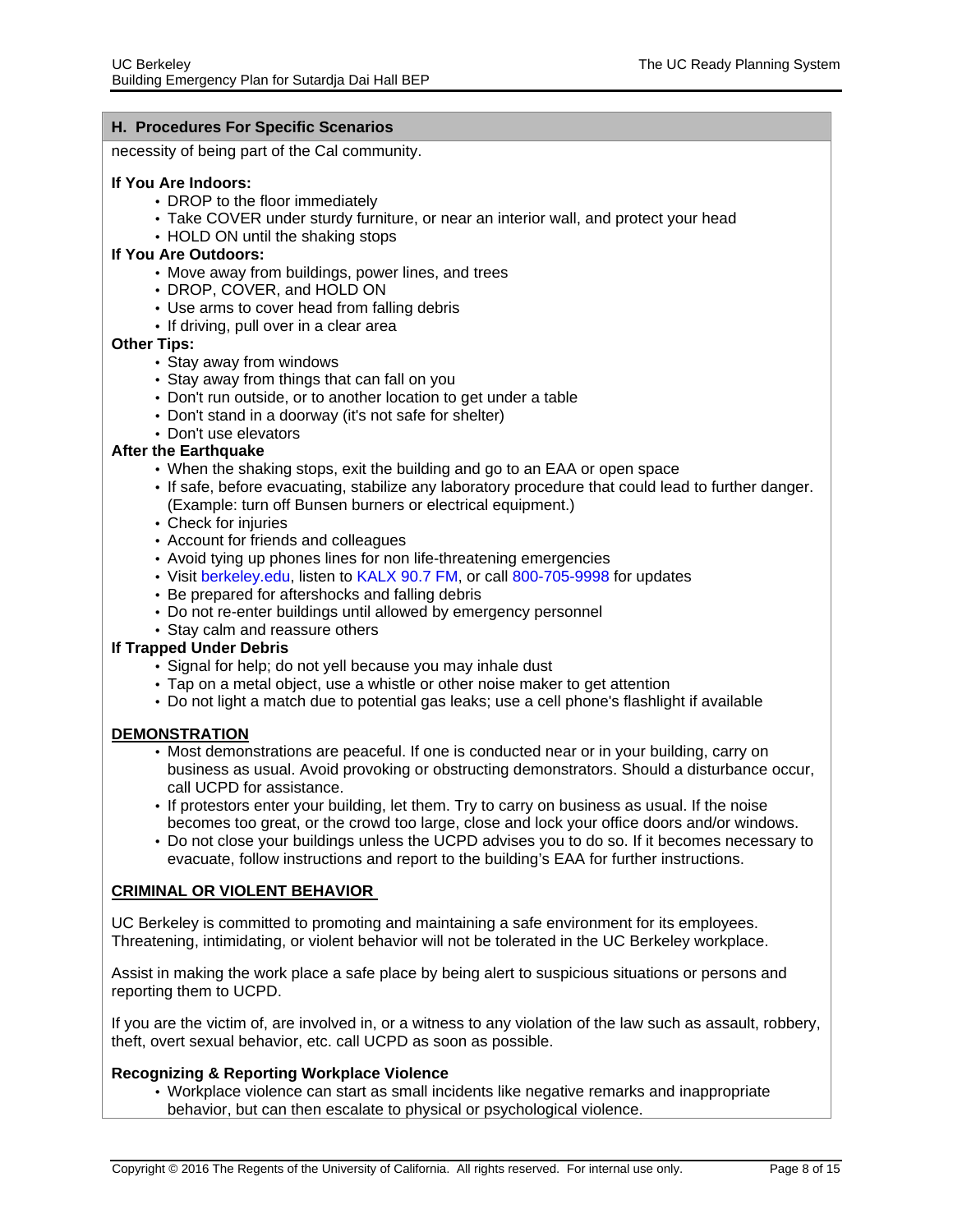- Violence includes any form of intimidation, bullying, stalking, threats, physical attacks, domestic violence, and property damage.
- Support UC Berkeley's zero-tolerance policy towards workplace violence by immediately reporting concerning behavior to your supervisor, preferably in writing, and also to UCPD and CSS- Human Resources. Remember to report all instances of violence, no matter how minor.

#### **Confronting a Potentially Violent Person**

- Be composed, don't hurry, and don't raise your voice
- Be empathetic and show your concern, and do not joke or be sarcastic
- Ask the person to sit down (sitting is a less aggressive position)
- Offer positive outcome statements, such as "We'll work on getting this resolved"
- Offer positive feedback for continuing discussions, "I'm glad you're telling me how you feel"
- Remain out of arm's reach and do not touch the person
- Limit eye contact

#### **BOMB THREAT**

If you receive a bomb threat (via the telephone):

- Signal for someone to call 911 while you continue speaking with the caller.
- Keep the caller on the phone as long as possible. Ask questions
- Do not pull the fire alarm or use cell phones as they may detonate the bomb.
- Stay calm and keep your voice calm.
- Take notes. Pay attention to details. Note the date and time.
- Listen to the caller's voice and note:
	- Speech patterns (accent, tone)
		- Emotional state (angry, agitated, calm, etc.)
		- Background noise (traffic, people talking and accents, music and type, etc.)
	- Age and gender

Relay the information to the Police. Follow the Police's instructions.

If you are told by emergency responders to evacuate the building, evacuate immediately. Do not handle any suspicious items found.

#### **SUSPICIOUS PACKAGE**

A suspicious-looking box, package, object, or container in or near a work area may be a bomb or explosive material. When identifying a suspicious package look for odd marking, too much postage, no return address, heaviness, excessive tape or string, visible wires, oily or discolored wrappings, strange odors and powdery substances.

#### **Never Handle a Suspicious Package**

- Don't interact with the package in any way
- Leave the area, close doors, and warn others to avoid the area
- Call 911 (510-642-3333 via cell near campus)
- Wash exposed skin with soap and water

If evacuated due to a bomb threat remain calm, leave doors open and lights on. Do not activate building's fire alarm.

#### **EXPLOSION**

If there is an explosion:

- Take cover under sturdy furniture to protect against falling glass and debris.
- Call 911 (510-642-3333 via a cell phone near campus).
- In injured, seek medical care immediately
- Move away from the hazard site to a safe location. Never use elevators.
- Do not re-enter until allowed by emergency personnel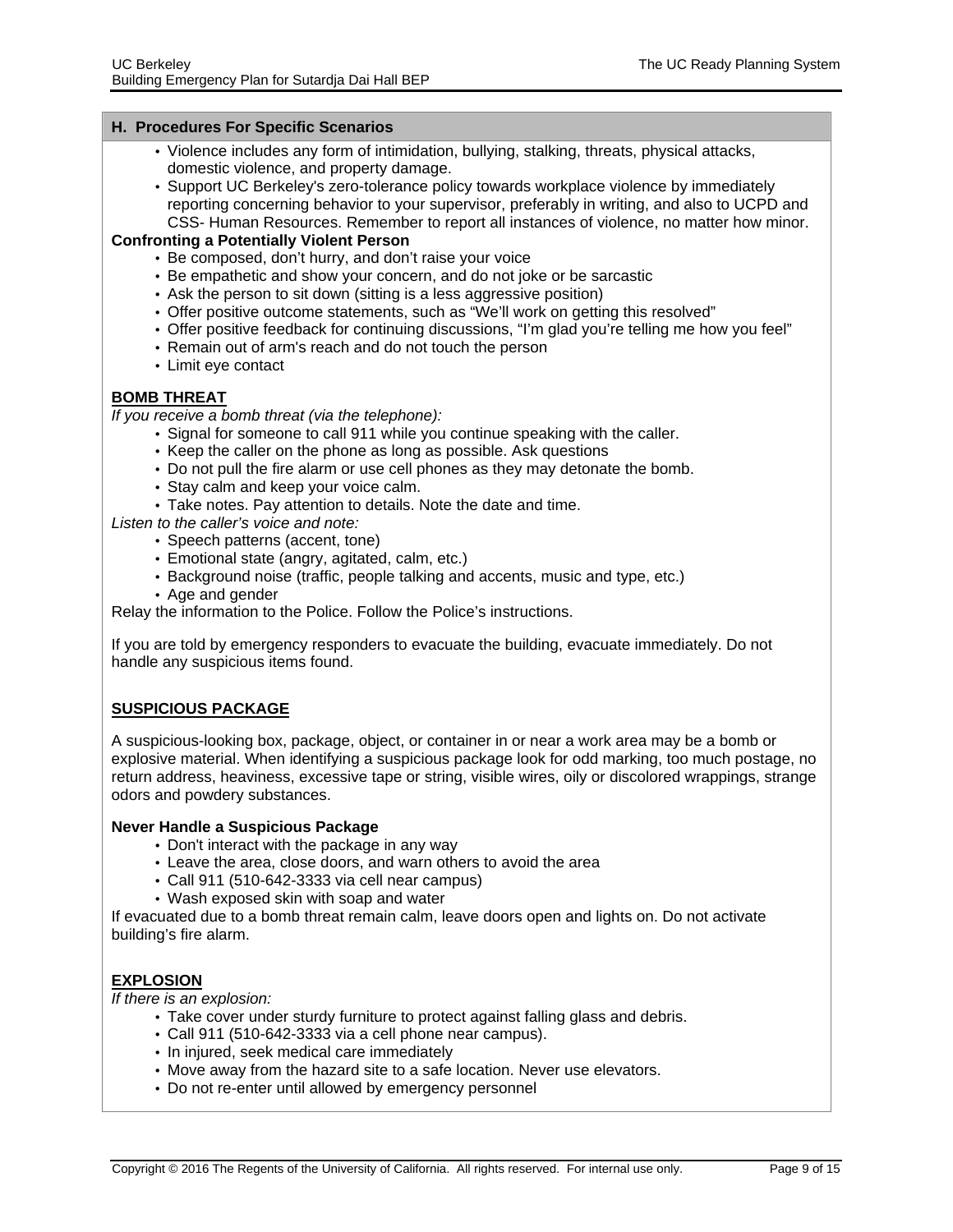#### **HAZARDOUS MATERIAL RELEASE**

If a life-threatening hazard is released, evacuate the area and call 911.

To report a non life-threatening hazardous release on campus:

- During business hours contact the Office of Environment, Health & Safety (510-642-3073)
- After hours: 911 (510-642-3333 via cell)

Do not attempt to clean up or identify the substances unless:

- You have documented training on spill clean-up procedures
- Familiar with the hazards of the substance.

#### **Sheltering from Hazardous Material Spill:**

If there are hazardous materials in the air or a chemical spill has occurred outdoors shelter-in-place to avoid being exposed.

- Go inside a safe building
- Seek shelter on higher floors
- Close all doors and windows and go to an interior room
- Don't inhale fumes; cover mouth with mask or cloth
- Block vents and openings with tape, plastic bags, and clothing
- Visit berkeley.edu, listen to KALX 90.7 FM, or call 800-705-9998 for updates
- Call 911 (510-642-3333 via cell) if you become ill from exposure

**If exposed:**

- Remove any clothes exposed to the chemical
- Immediately wash exposed skin for 15 minutes with cool water; use a safety shower or eyewash station if available
- If you feel sick, seek medical care immediately

#### **UTILITY FAILURE**

- Notify Facilities Service 24 hour line (510-642-1032) if necessary. If in a leased space, contact the building owner.
- Evacuate the building if the fire alarm sounds and/or upon instruction by response personnel. Proceed to the EAA.
- If you are evacuated from a campus building, do not re-enter until allowed by emergency personnel

#### **Stopping Activities During a Campus Outage**

During an outage on campus, your building may become unsafe, so be prepared to stop what you're doing until utilities are back on. Many life safety systems such as alarms, sprinklers, emergency lighting, and fume hoods may not work, particularly during a prolonged outage. Cease using electrical equipment, evacuate the building if necessary, and proceed to the EAA and report to your departmental roll taker or Building Coordinator.

#### **Power Outage**

- Fume hoods do not operate during a power outage and many laboratories should not be used until ventilation is properly restored. For more information, refer to the EH&S Fact Sheet #16, "Be Prepared for Power Failures."
- Unplug and turn all electronics to avoid damage if the power surges when it returns.
- Avoid downed power lines
- If dependent on electric life-sustaining equipment, switch to an alternate power source or relocate.
- Prevent carbon monoxide poisoning; do not use a grill, camp stove, or generator indoors.

#### **Elevator failure**

If you are trapped in an elevator, use the emergency telephone inside the elevator to call for assistance or press the elevator alarm inside the elevator to signal for help. You may also call 911 (510-642-3333 from a cell phone). Do not use elevators during emergency evacuations or utility outages.

#### **Flood or plumbing failure**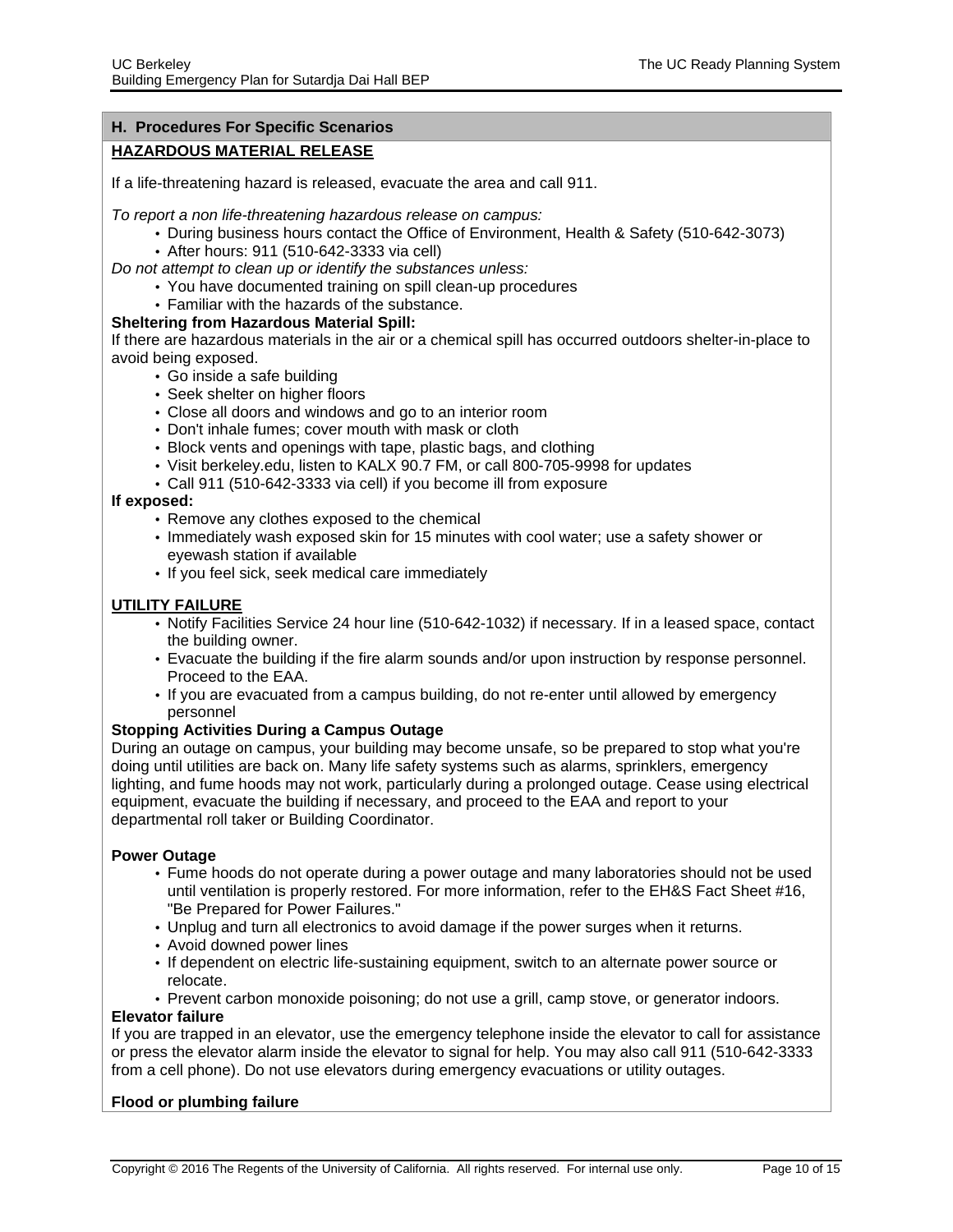- <span id="page-10-0"></span>• Cease using electrical equipment.
- Avoid contact with the water.

#### **Steam line failure**

- Cease using electrical equipment.
- Avoid live steam. Serious burns can result.
- Consider evacuating the area or building.

#### **Gas smell**

- If you smell natural gas:
- Cease all operations immediately.
- Do not operate light switches.
- Evacuate as soon as possible.
- Call 911

#### **Ventilation problem**

- If you smell odors coming from the ventilation system:
- Immediately notify Facilities Services and EH&S. If in leased space, notify the building owner or contact person.
- If necessary, cease all operations immediately.
- If necessary, evacuate the building and proceed to the EAA.
- If smoke is present, pull the fire alarm. Call 911 from a safe location.

<span id="page-10-1"></span>

| <b>Occupants With Special Duties During Emergencies</b><br>ь. |                                                       |                                               |                                         |                                          |                                    |
|---------------------------------------------------------------|-------------------------------------------------------|-----------------------------------------------|-----------------------------------------|------------------------------------------|------------------------------------|
| <b>Name</b>                                                   | <b>Department</b>                                     | Organizer<br><b>Duties</b>                    | <b>Duties Pre-</b><br><b>Evacuation</b> | <b>Duties Post-</b><br><b>Evacuation</b> | Rescue Or<br><b>Medical Duties</b> |
| <b>DOMENICO</b><br>CARAMAGNO                                  | <b>CITRIS</b>                                         | <b>Building</b><br>Coordinator                | Incident Command                        |                                          |                                    |
| ALBERT<br><b>FLOUNDERS</b>                                    | <b>COENG</b><br><b>ENGINEERING</b><br><b>RESEARCH</b> | <b>Building</b><br>Coordinator<br>(Alternate) | Evacuate NanoLab                        | Secure NanoLab                           |                                    |
| REGINALD<br><b>MADISON</b>                                    | <b>CITRIS</b>                                         | <b>Building</b><br>Coordinator<br>(Alternate) | Exit Monitor /<br>Runner                |                                          |                                    |
| <b>DANIEL PESTAL</b>                                          | <b>COENG</b><br><b>ENGINEERING</b><br><b>RESEARCH</b> | Building<br>Coordinator<br>(Alternate)        | Evacuate NanoLab                        | Secure NanoLab                           |                                    |
| EDWARD<br><b>HESTER</b>                                       | <b>COENG</b><br><b>ENGINEERING</b><br><b>RESEARCH</b> | <b>Floor Monitor</b>                          | Evacuate NanoLab                        | Secure NanoLab                           |                                    |
| <b>LORETTA</b><br><b>MARIANO</b>                              | <b>CITRIS</b>                                         | Secure Exterior<br><b>Doors</b>               | <b>Floor Sweep</b>                      | <b>Monitor Exits</b>                     |                                    |
| ANIESHA SAPP                                                  | <b>CITRIS</b>                                         | Secure Exterior<br><b>Doors</b>               | <b>Floor Sweep</b>                      | <b>Exit Monitor</b>                      |                                    |

<span id="page-10-2"></span>

| J. Potential Fire Hazards In This Work Area |                                |                |                                                                                  |  |  |
|---------------------------------------------|--------------------------------|----------------|----------------------------------------------------------------------------------|--|--|
| <b>Fire Hazard</b>                          | Location(s)                    | <b>Details</b> | Person(s)<br><b>Responsible For</b><br><b>Controlling</b><br><b>Accumulation</b> |  |  |
| Flammable/Combustible Gases                 | Marvell NanoLab 399<br>and 599 | Gas Vault      |                                                                                  |  |  |

<span id="page-10-3"></span>

| K. Potential Ignition Sources In This Work Area |             |                |  |  |
|-------------------------------------------------|-------------|----------------|--|--|
| <b>Ignition Source</b>                          | Location(s) | <b>Details</b> |  |  |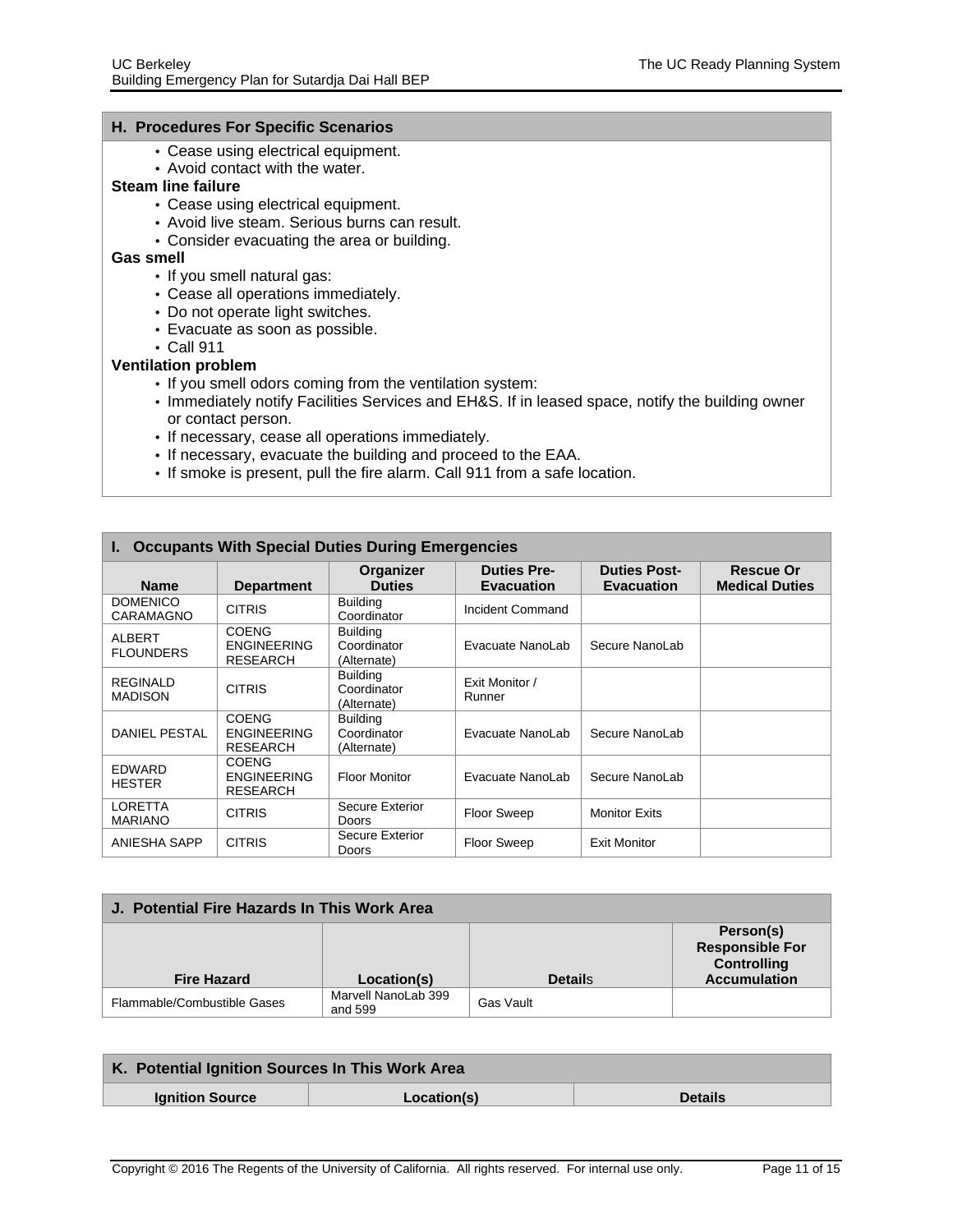<span id="page-11-0"></span>

| L. Fire Protection Equipment In This Work Area |             |                |                                                                                                  |  |
|------------------------------------------------|-------------|----------------|--------------------------------------------------------------------------------------------------|--|
| Type                                           | Location(s) | <b>Details</b> | Person(s)<br><b>Responsible For</b><br><b>Maintenance Of Fire</b><br><b>Protection Equipment</b> |  |
|                                                |             |                |                                                                                                  |  |
| <b>M. Other Important Information</b>          |             |                |                                                                                                  |  |

<span id="page-11-1"></span>No other information at this time.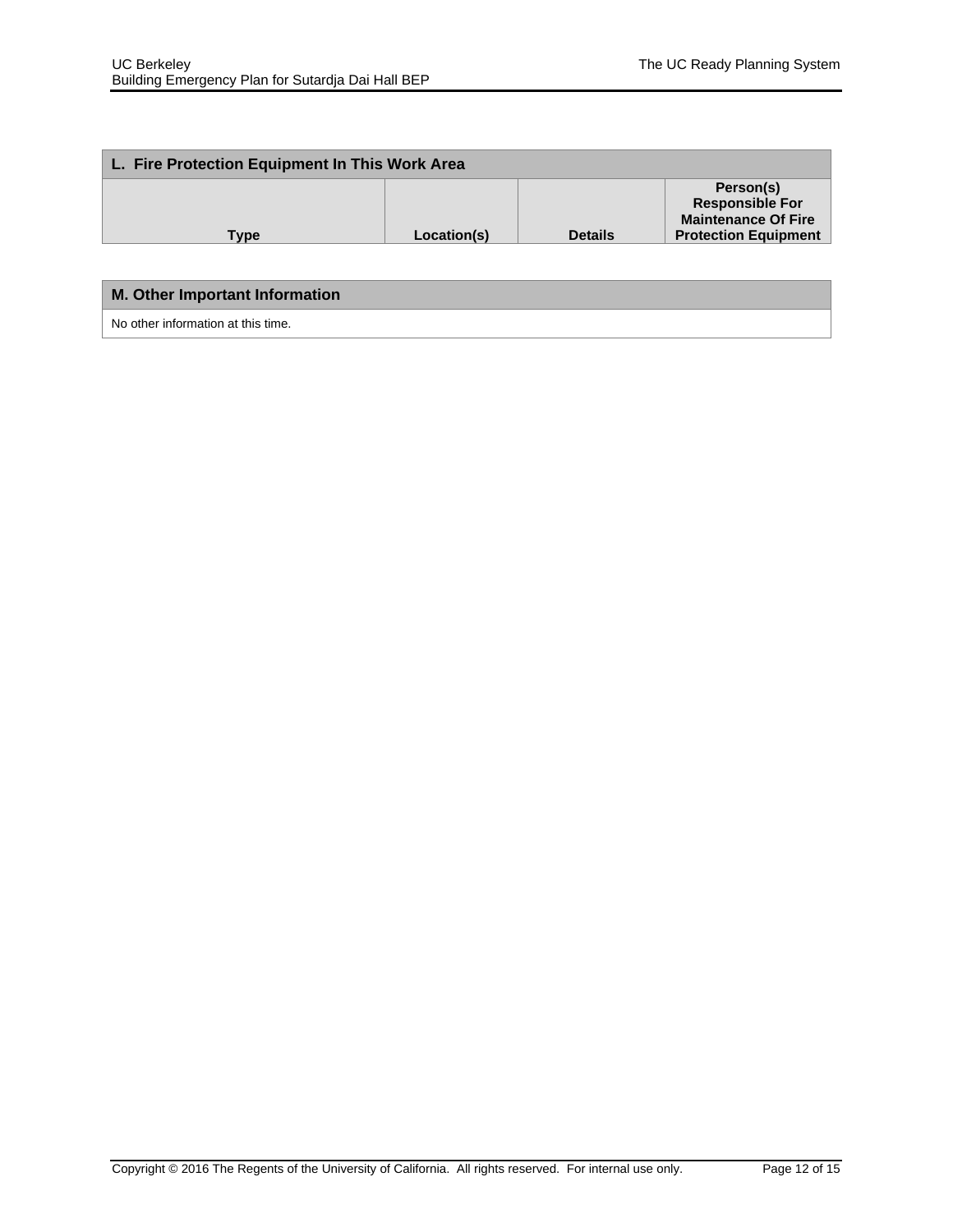## <span id="page-12-0"></span>**Appendices**

<span id="page-12-1"></span>

| <b>Appendix 1: Alarm Systems</b>                                   |                                                                                                 |  |
|--------------------------------------------------------------------|-------------------------------------------------------------------------------------------------|--|
| <b>Details Of Building Fire</b>                                    | Audible fire horn and strobes throughout the building with manual pull devices at every exit on |  |
| <b>Alarm System</b>                                                | every floor.                                                                                    |  |
| <b>Other Employee Alarm</b>                                        | Refrigeration Alarm; Elevator Alarm; Other; Automatic Fire/Smoke; Chiller Room; HVAC            |  |
| <b>Systems In Building</b>                                         | Alarm; Manual Pull Alarm                                                                        |  |
| <b>Details Of Other</b><br><b>Employee Alarm</b><br><b>Systems</b> | NanoLab Toxic Gas Monitoring System                                                             |  |

#### <span id="page-12-2"></span>**Appendix 2: Org Units That Have Staff In This Work Area**

Academic Research Units (VCRAC)

Engineering

#### <span id="page-12-3"></span>**Appendix 3: Housekeeping Procedures**

(to control accumulation of flammable and combustible waste materials)

The following housekeeping procedures are practiced to control accumulation of flammable and combustible waste materials:

**Paper, Cardboard and Plastic:** Waste paper receptacles are emptied regularly into dumpsters, and dumpsters are emptied regularly.

**Electrical:** Periodic inspections of outlets, electrical cords, multi-strips, cubicles and work areas.

**Electrical Tools:** Employees using tools are trained to inspect those tools.

**Flammable/Combustible Liquids:** Liquids are stored in approved flammable storage cabinets or away from sources of combustion, oxidizing chemicals, or other materials that could increase the fire hazard.

**Flammable/Combustible Gases:** Gas cylinders are stored in approved racks and transported on approved carts. Equipment using flammable/combustible gases is inspected regularly by trained personnel.

**Plant Material:** Plant material (especially dry material) shall be separated from any and all sources of ignition or other flammable material.

**Animal Feed:** Animal feed shall be kept separate from any and all sources of ignition or other flammable material. Procedures for storing animal feed are specified in the Office of Animal Care's Guide For The Care of Large And Small Animals.

#### **Appendix 4: Maintenance Progam**

(for fire alarm & fire protection equipment)

**Fire Extinguisher Inspection and Recharging:** All extinguishers are inspected annually and recharged as needed by a certified professional (Acme Extinguisher Co., Inc)

**Fire Alarm Systems:** Fire alarm systems are inspected and tested annually by the Campus Alarm Technicians.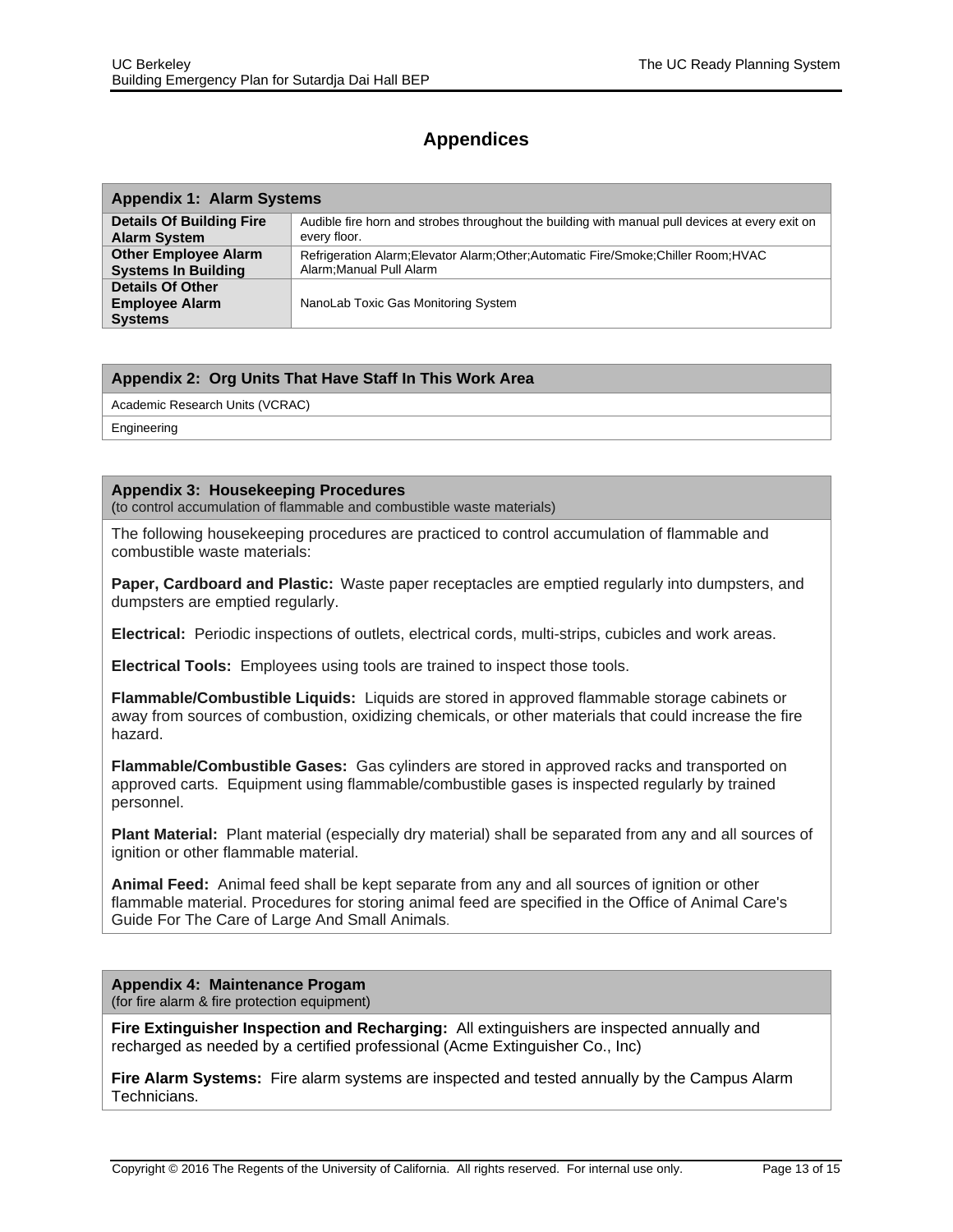<span id="page-13-0"></span>**Appendix 4: Maintenance Progam** (for fire alarm & fire protection equipment)

**Fire Hoses for Occupant Use:** Fire hoses are tested every three years by Facility Services.

**Fire Sprinkler Systems:** Fire sprinkler systems are inspected and tested by a certified professional.

**Fire Suppression Systems:** Fire suppression systems are maintained as follows: (a) Kitchen range hood systems are inspected and recharged every six months by a certified professional (Acme Extinguisher Co., Inc.) (b) Computer room suppression systems are inspected and recharged by a certified professional.

**Welding and Shop Equipment:** Welding equipment and other shop equipment that could be a source of ignition is inspected for safety at each use by trained operators.

#### <span id="page-13-1"></span>**Appendix 5: Training Requirements**

OSHA regulations require training on the BEP for those with specific emergency duties. The Department Safety Coordinator (DSC) or designee is responsible for training the department employees on the BEP and keeping training records. It is the responsibility of the occupant to become familiar with the BEP and the evacuation routes and Emergency Assembly Areas (EAA). Emergency procedures and evacuation information should be visibly posted on each floor of the building.

Annual "Hazardous Materials Spill Response" training is required for any employee that handles hazardous materials. This training is available online at the UCB Learning Center through the Blu portal ([http://blu.berkeley.edu](http://blu.berkeley.edu/)). Employees who cannot access the Blu portal can complete the training on the EH&S website ([http://ehs.berkeley.edu/trainnonemploy.html\)](http://ehs.berkeley.edu/trainnonemploy.html).

#### **People with Specific Roles**

Before implementing the BEP, the Building Coordinator shall designate and train a sufficient number of persons to assist in the safe and orderly building evacuation, including alternate BCs, roll takers, and floor wardens. The BC is responsible for informing individuals of their specific evacuation responsibilities as identified in the BEP. Additional training is required by OSHA when the plan changes or an employee's responsibilities covered in the plan change.

#### **Drills**

Annual building evacuation drills are required for campus residence halls, high rise buildings , childcare buildings, and healthcare buildings. Evacuation drills are optional for all other campus buildings. All evacuation drills are coordinated with the campus Fire Prevention Division within EH&S. The BC is responsible for coordinating with Fire Prevention for drill planning and documentation.

#### <span id="page-13-2"></span>**Appendix 6: Record-Keeping Requirements**

A complete hard copy of the plan should be kept in the workplace and made available for review to any employee, student, occupant, or guest. As updates are made to the plan, hardcopies should be updated to include the changes.

| Appendix 7: Contact Persons For This Plan |                              |                       |                   |                   |
|-------------------------------------------|------------------------------|-----------------------|-------------------|-------------------|
|                                           | <b>Name</b>                  | Email                 | <b>Work Phone</b> | <b>Cell Phone</b> |
| <b>Primary</b>                            | <b>DOMENICO</b><br>CARAMAGNO | dcaramag@berkeley.edu | 5106644302        | (510) 502-6025    |